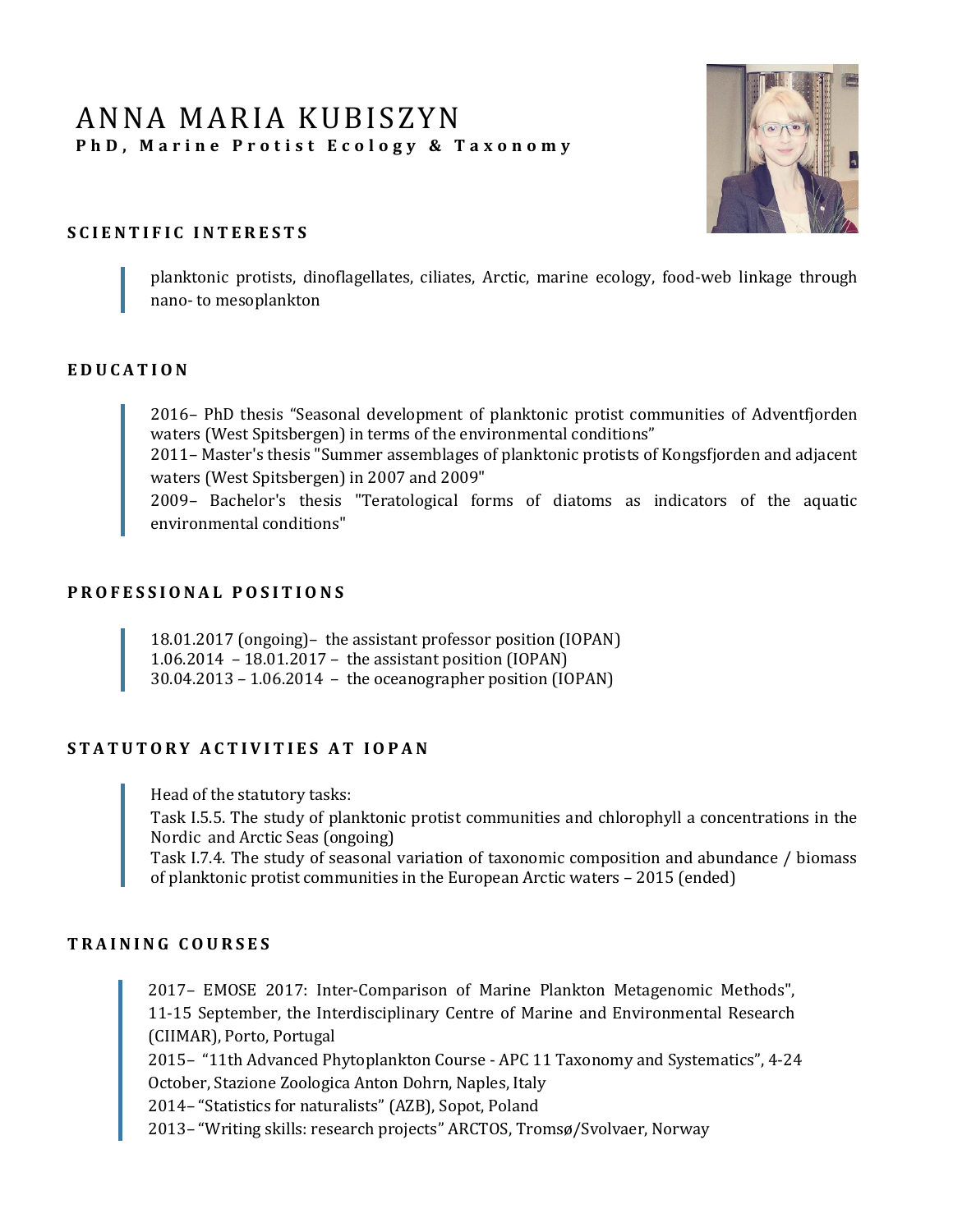2013– "Haptophyceae, Raphidophyceae and Dictyochophyceae" by Øjvind Moestrup, HELCOM PEG meeting, Gdynia, Poland

2010– "Taxonomy of Recent Dinophyceae" by Malte Elbrächter, Wattenmeerstation Sylt, Alfred Wegener Institut für Polar und Meeresforschung, List / Sylt, Germany

2007– "Seismic mitigation measures", Marine Mammal Observer Association (MMOA)

## **C O N F E R E N C E S**

2018 – **Kubiszyn A.M.**, Wiktor J.M. Jr., Merchel M., Wiktor J.M., "The spatial variability of qualitative and quantitative structure of planktonic protist communities in the North Atlantic Current (the Nordic Seas)", 27th International Polar Conference, Rostock (poster)

2018 –Trudnowska E., R. Boehnke, K. Draganska-Deja, K. Deja, **A.M. Kubiszyn**, K. Błachowiak-Samołyk, "The content of glacial soup in Svalbard waters and its importance for food web interactions", 27th International Polar Conference, Rostock (oral presentation)

2018 – Trudnowska E., Boehnke R., **Kubiszyn A.M.**, Błachowiak-Samołyk K., "Muddy plumes – particles and plankton close to active tidewater glaciers on Svalbard", IASC-NAG Workshop on Arctic Glaciology & Proglacial Marine Ecosystems, Obergurgl, Austria (oral presentation)

2017 - **Kubiszyn A.M.**, Wiktor J.M., Wiktor J.M. Jr., Kristiansen S., Gabrielsen T. "Inter-annual differences in phytoplankton spring bloom community structure in a high Arctic fjord (Adventfjorden, Svalbard)", IPC11 Conference, Szczecin, Poland (poster)

2017 - Trudnowska E., Sagan S., **Kubiszyn A.M.**, Greave M., Boehnke R., Wiktor J., Błachowiak-Samołyk K. "Copepod on a diet – the ecological consequences of reconstruction of the pelagic biota due to climate warming", The Crustacean Society Mid-Year Meeting, Barcelona, Spain (poster)

2017 - **Kubiszyn A.M.**, Wiktor J.M., Wiktor J.M. Jr., Kristiansen S., Gabrielsen T. "Inter-annual differences in phytoplankton spring bloom community structure in a high Arctic fjord (Adventfjorden, Svalbard)", ICOP Conference, Prague, Czech Republic (poster)

2017– **Kubiszyn A.M.**, Wiktor J.M., Wiktor J.M. Jr., Kristiansen S., Gabrielsen T. "Seasonal development of planktonic protist communities of Adventfjorden waters (West Spitsbergen) in terms of the environmental conditions", ASLO Conference, Honolulu, Hawaii (oral presentation)

2017– **Kubiszyn A.M.**, Wiktor J.M., Wiktor J.M. Jr., Kristiansen S., Gabrielsen T. "Seasonal development of planktonic protist communities of Adventfjorden waters (West Spitsbergen) in terms of the environmental conditions", Arctic Frontiers Conference, Tromsø, Norway (poster)

2017 - Błachowiak-Samołyk K., **Kubiszyn A.M.**, Sagan S., Wiktor J., Boehnke R., Trudnowska E. "Insights on holistic plankton size structure of Isfjorden by exploiting optical and traditional approaches" Arctic Frontiers Conference, Tromsø, Norway (oral presentation)

2017 – Błachowiak-Samołyk K., **Kubiszyn A.M.**, Sagan S., Wiktor J., Boehnke R., Trudnowska E. "Insights on relationship between distribution of different plankton size fractions along Isfjorden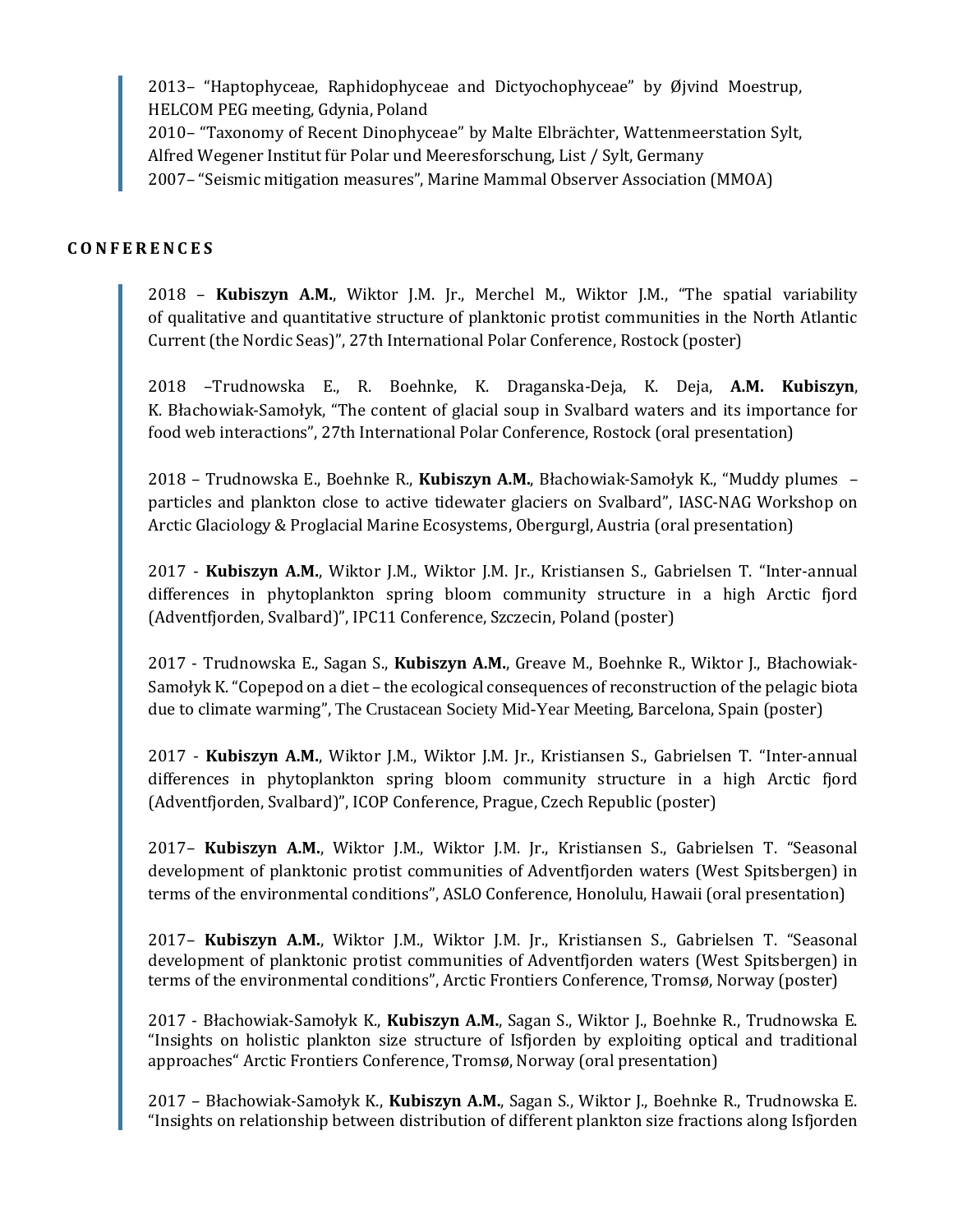(Spitsbergen) environmental gradients", The Arctic Science Summit Week, Prague, Czech Republic (oral presentation)

2016 – Błachowiak-Samołyk K., **Kubiszyn A.M.**, Sagan S., Wiktor J., Boehnke R., Trudnowska E. "From pico- to macroplankton: complex examination of Isfjorden plankton size structure using optical and traditional methods". 6th Zooplankton Production Symposium, Bergen, Norway (poster)

2016 – Głuchowska M, Dalpadado P, Beszczynska-Möller A, Olszewska A, Trudnowska E, Goszczko I, **Kubiszyn A.M.**, Błachowiak-Samołyk K, Walczowski W, Ormańczyk M, Ingvaldsen RB, Kwasniewski S. Atlantic zooplankton journey to the Arctic Ocean: how to get there? ICES/PICES 6th Zooplankton Production Symposium "New Challenges in a Changing Ocean", Bergen , Norway (oral presentation)

2015 – Głuchowska M., Trudnowska E., Goszczko I., **Kubiszyn A.M.**, Błachowiak-Samołyk K., Walczowski W., Kwaśniewski S. "Destination north – structural and functional diversity of zooplankton in relation with environmental variables at the entrance to the Arctic Ocean". Arctic Summit Science Week 2015, Toyama, Japan (poster)

2015 – Głuchowska M, Dalpadado P, Beszczynska-Möller A, Olszewska A, Trudnowska E, Goszczko I, **Kubiszyn A.M.**, Blachowiak-Samolyk K, Walczowski W, Ormanczyk M, Ingvaldsen RB, Kwasniewski S. Spatial and interannual zooplankton variability within Atlantic water flow to the Arctic. SCOR Annual Meeting, Sopot, Poland (oral presentation)

2014 – **Kubiszyn A.M.**, Trudnowska E., Wiktor J.M., Boehnke R., Błachowiak-Samołyk K. "Relationship between different plankton size fractions in a warming Arctic fjord". ASLO Conference, Honolulu, Hawaii (poster)

2013– **Kubiszyn A.M.**, Błachowiak-Samołyk K., Hegseth E.N., Falk-Petersen S., Wiktor J.M. "Winter Tales – a dark side of planktonic life". The Arctic Frontiers Conference, Tromsø, Norway (poster)

2011– Spich K., Piwosz K., Wiktor J., Tatarek A., **Kubiszyn A.M.** "Community structure of autotrophic flagellates in waters of the west Spitsbergen (Svalbard, Norway)", SAME12: 12th Symposium on Aquatic Microbial Ecology, Rostock, Germany (poster)

2011– Piwosz K., Spich K., **Kubiszyn A.M.**, Wiktor J., Tatarek A. "Distribution of Haptophytes in waters of the West Spitsbergen (Svalbard, Norway)". The 4th Congress of the FEMS, Geneva, Switzerland (poster)

#### **R E S E A R C H P R O J E C T S**

#### **Project leader**:

"Let's Sea – Impact of environmental conditions on seasonal and inter-annual variability of marine, planktonic protist communities of the European Arctic waters (Isfjorden, West Spitsbergen)", Polish Research funds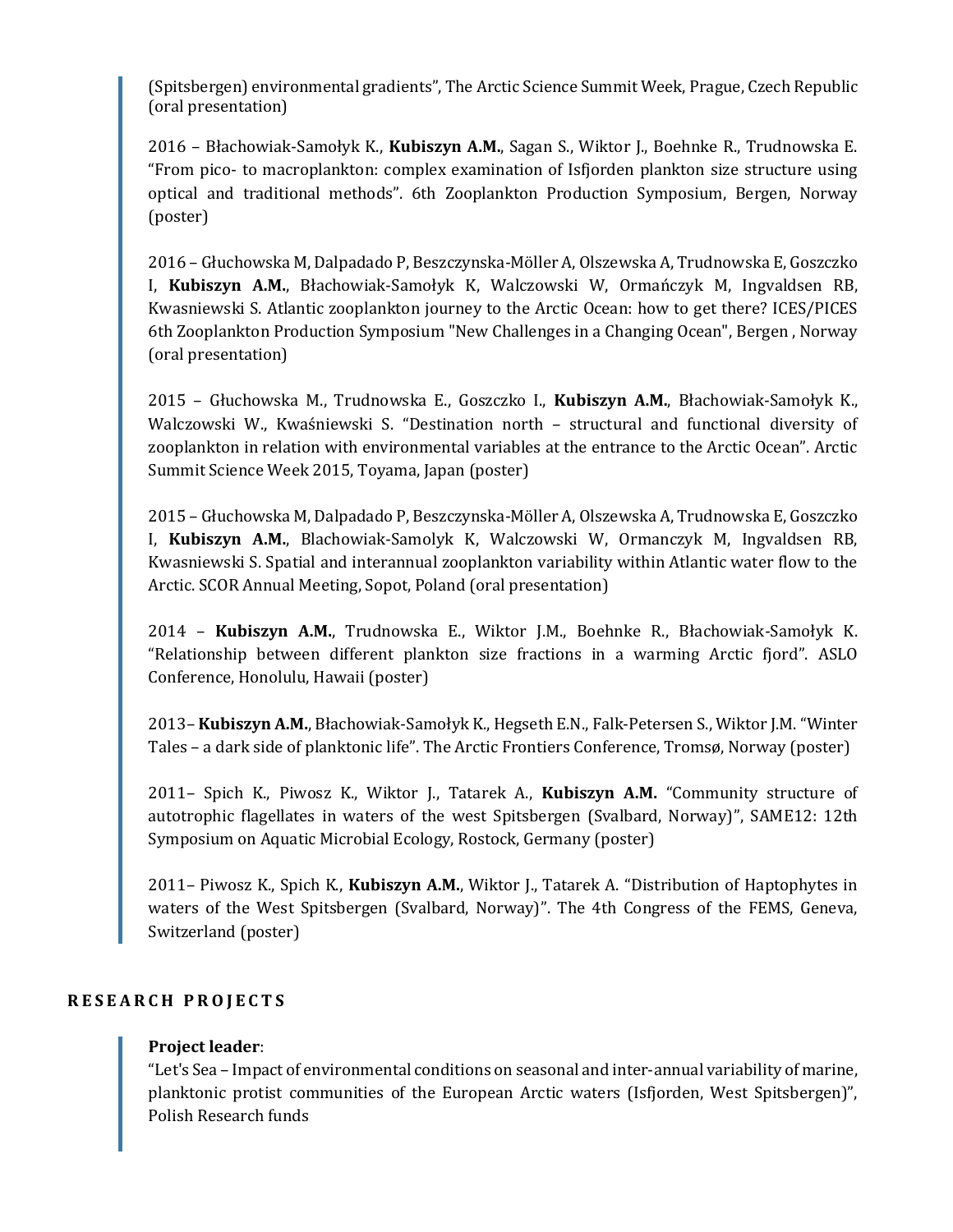## **Co-investigator**:

"AREX– Time-spatial variability of qualitative and quantitative structure of planktonic protist communities in the North Atlantic Current (the Nordic Seas)", Polish-Norwegian Research funds

"GAME– Growing of the Arctic Marine Ecosystem – the reaction of physically controlled Arctic marine ecosystem to temperature rise", Polish Research funds

"PicMac– Is size so crucial? Complex examination of plankton size structure in the warming European Arctic", Polish Research funds

"UniPlankton– Seasonality of Arctic plankton community of Isfjorden", Polish-Norwegian Research funds

"MicroFun– an Arctic Biology research project - monitoring of planktonic protists of Adventfjorden and Isfjorden in the full year time scale", Norwegian Research funds

"AEM-MOSJ– The Environmental Monitoring of Svalbard and Jan Mayen", Norwegian Research funds

"KongHAU– The Kongsfjord-Hausgarten transect case study: Impact of climate on Arctic marine community structures and food webs", Polish-Norwegian Research funds

"Face2Face– From benthos - dominated to zooplankton - dominated mode: two faces of the Arctic fjords in the changing world", Polish Research funds

"ZOOM– The impact of climate change on the structure and trophic network of marine communities in the Arctic", Polish-Norwegian Research funds

"SEAPOP II– Wpływ zależności pomiędzy fito- a zooplanktonem na populacje planktonożernych ptaków Svalbardu", współfinansowanego ze środków MNiSW i funduszy norweskich

# **R E S E A R C H C R U I S E S**

2016, 2015-2013, 2010– Summer expedition of *r/v Oceania* to the European Arctic

2012– Summer expedition of *r/v Lance* to the European Arctic

2012– Winter expedition "Polar Night Cruise" of *r/v Helmer Hanssen* to the area north of Svalbard

2008– Scientific cruise of *r/v Arctowski* to the Baltic Sea

# **O T H E R S C I E N T I F I C A C T I V I T Y**

member of the ARCTOS - Arctic Marine Ecosystem Research Network "ARCTOS network", member of the Polish Hydrobiological Society member of the Sopot Scientific Society

reviewer in international scientific journals: Botanica Marina, Plos One, Polar Research

chairman at the Arctic Frontiers Conference 2017 in Tromsø, Norway; Session: Bridging physical and biological processes in the Arctic Ocean; Sub-session: Microbial communities in a changing Arctic